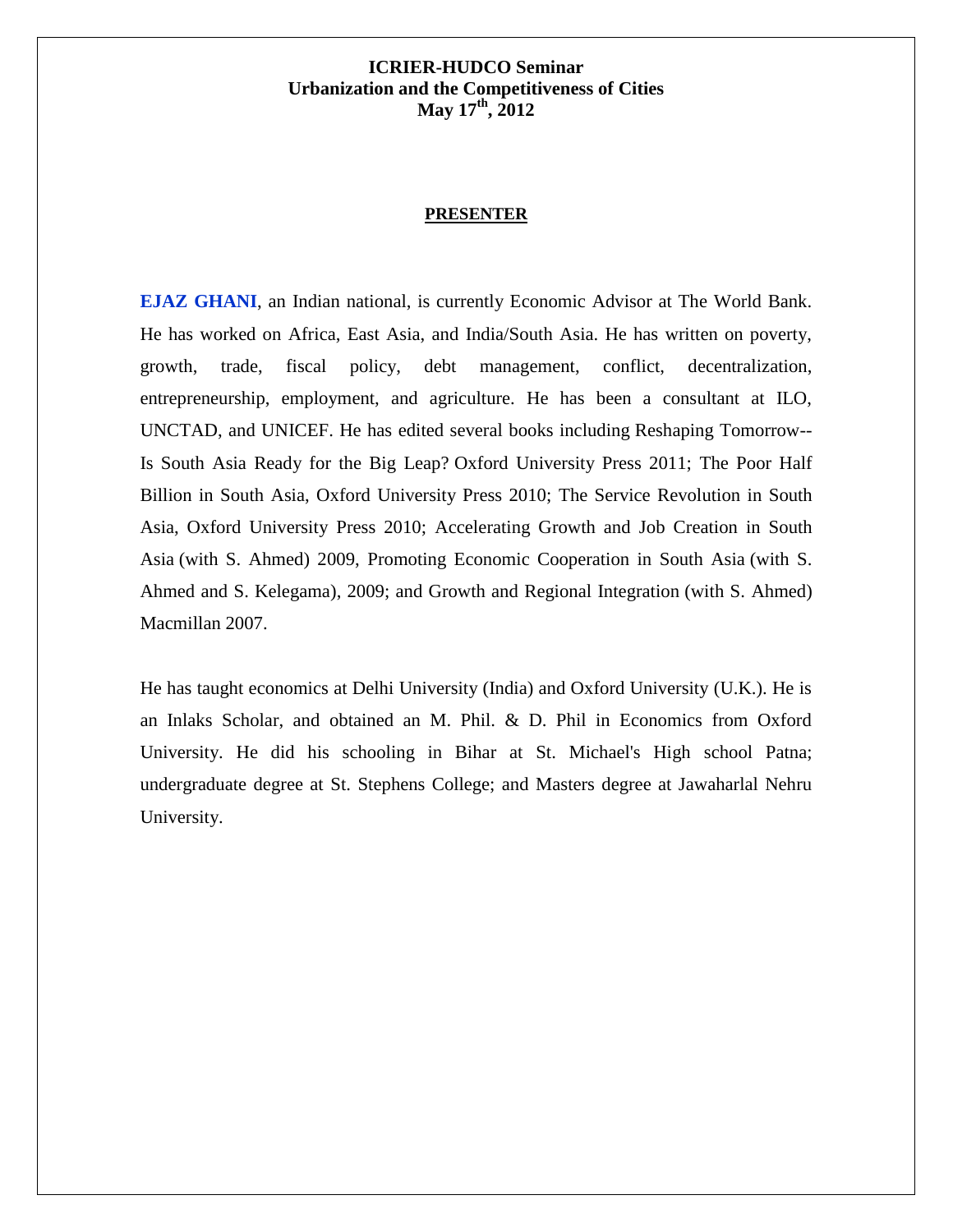#### **CHAIR OF THE SESSION**

**ISHER JUDGE AHLUWALIA** is Chairperson, Board of Governors, Indian Council for Research on International Economic Relations (ICRIER), where she served as Director and Chief Executive from 1997 to 2001. Dr. Ahluwalia was awarded Padma Bhushan by the President of India in the year 2009 for her services in the field of education and literature. Dr. Ahluwalia was Chairperson of the High Powered Expert Committee on Urban Infrastructure Services, appointed by the Ministry of Urban Development, Government of India, which submitted its report in March 2011. She is Member, National Manufacturing Competitiveness Council, Government of India and is on the Boards of a number of premier research institutes in India. Dr. Ahluwalia was Vice Chairperson of the Punjab State Planning Board from 2005 to 2007.

Dr. Ahluwalia is a Member of a recently set up Eminent Persons Group (EPG) on India-ASEAN by the Ministry of External Affairs, Government of India. She is Vice Chairperson, Global Development Network, New Delhi and Member, Board of Trustees of the International Water Management Institute, Sri Lanka. She was Chairperson, Board of Trustees of the International Food Policy Research Institute (IFPRI), Washington, D.C. from 2003 to 2006.

Dr. Ahluwalia received her B.A. from Presidency College, Calcutta University, M.A. from the Delhi School of Economics, and Ph.D. from the Massachusetts Institute of Technology (MIT), all in economics. Her research has focused on industrial development, macro-economic reforms, issues in social sector development and challenges of urbanization in India. She is the author/co-author/editor of several books and has published many articles in professional journals. She is actively engaged in policy debates in India through writings in newspapers and magazines and participation in discussions in the electronic media.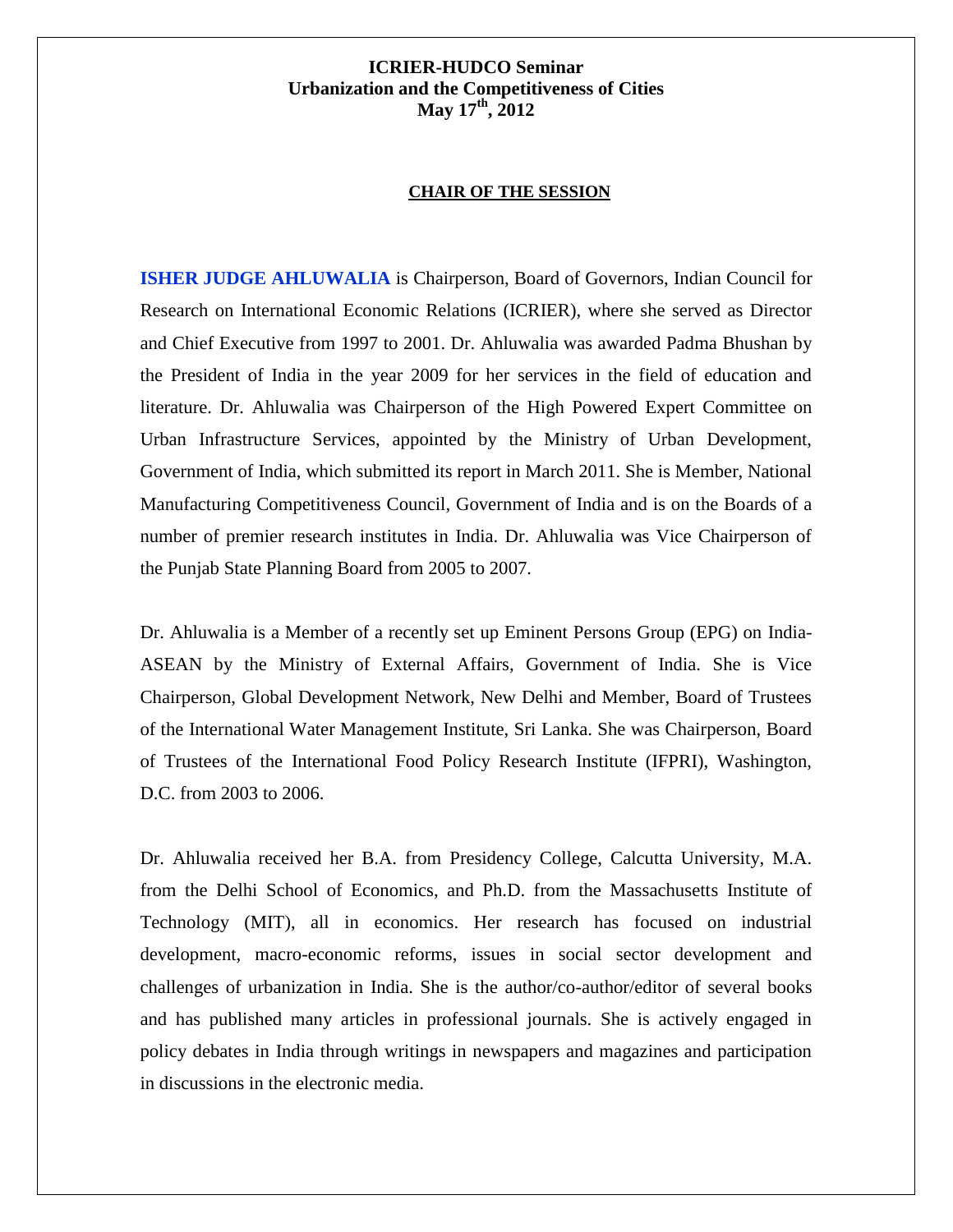#### **CO-CHAIR OF THE SESSION**

**A.N. KRISHNAMURTHY** is an Architect Town Planner and is currently heading the Human Settlement Management Institute as Executive Director. He has been working with HUDCO in various capacities and contributed to capacity building, research and documentation activities of the institute since its inception in 1985. Current responsibilities include coordinating the professional activities of the multi-disciplinary team of professionals engaged in organizing research and training that support implementation of country wide programmes of urban and infrastructure development, municipal governance, urban poverty alleviation, settlement planning and upgradation both on behalf of HUDCO and different ministries of Government of India.

Professional area of interest includes settlement planning and upgradation, participatory approaches for urban renewal and re-generation, livelihood and local economic development activities, institutional development and management. He has undertaken preparation of policy documents, background papers and evaluation studies both as inhouse projects and consultancy / fee based assignments.

He has travelled extensively within India on project assignments and has also undertaken study visits for participation in international events in Asia and other countries.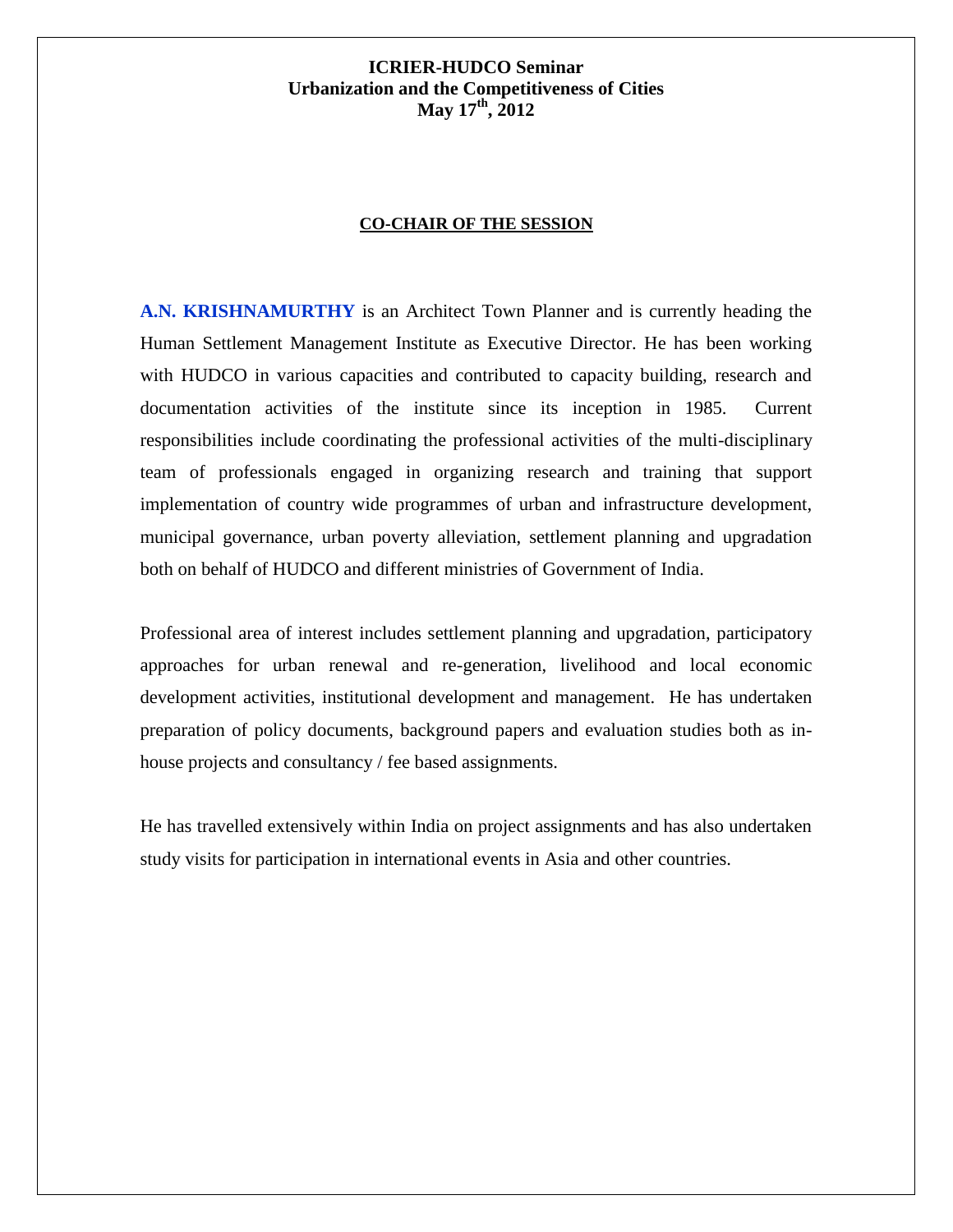### **DISCUSSANT**

**AJAY SHANKAR** is Member Secretary of National Manufacturing Competitiveness Council (NMCC). He was earlier, Secretary, Department of Industrial Policy & Promotion, Government of India from where he retired in December, 2009. He has been closely involved with the policy issues in the industry and energy sectors of the Government of India. He has also served on the Boards of some of India's major Public Sector Undertakings.